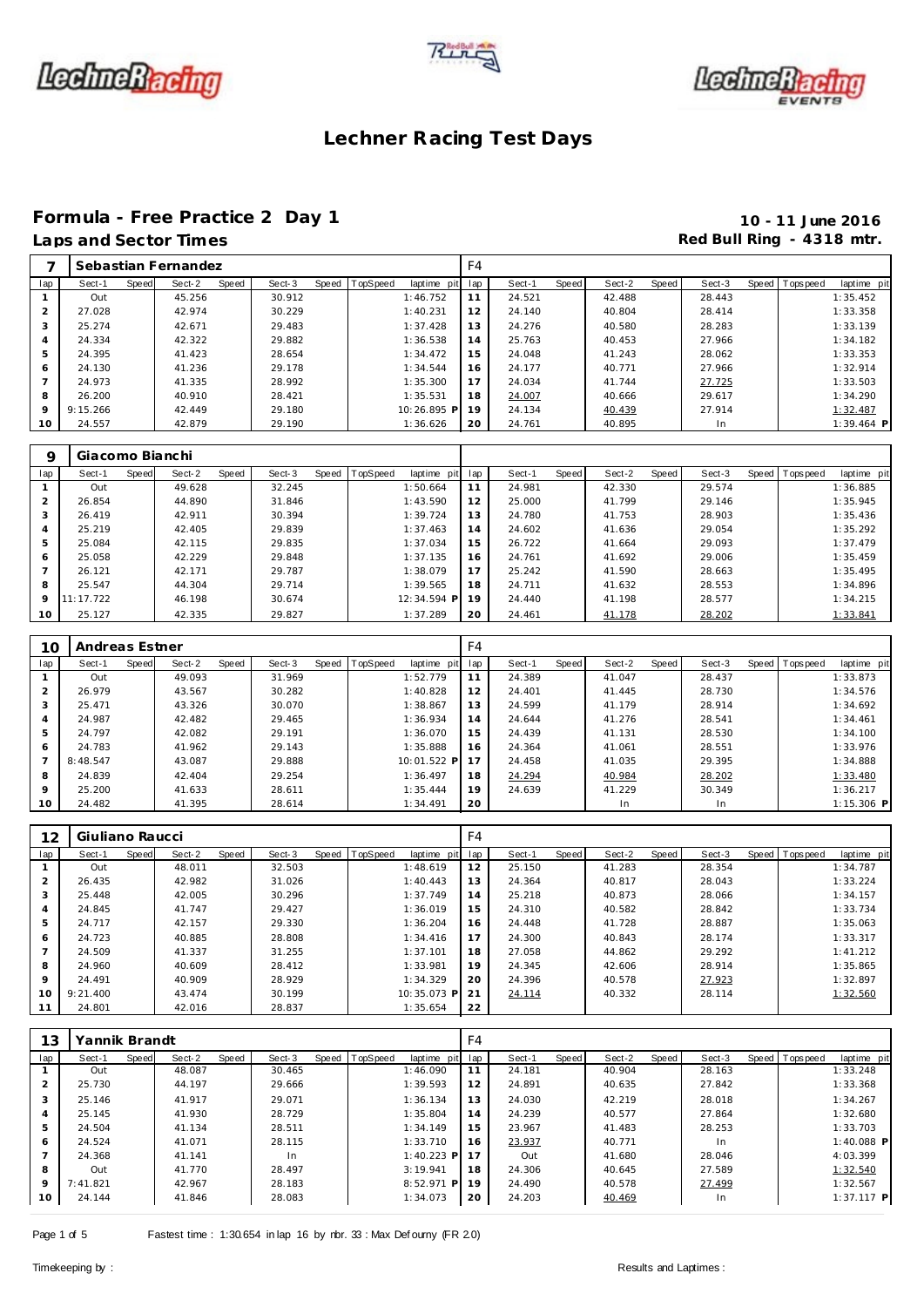





## **Formula - Free Practice 2 Day 1 10 - 11 June 2016**

## **Laps and Sector Times Red Bull Ring - 4318 mtr. Red Bull Ring - 4318 mtr.**

| 14             | Will Palmer     |       |        |       |        |       |          |              | FR 2.0         |        |       |        |       |        |       |                |                         |
|----------------|-----------------|-------|--------|-------|--------|-------|----------|--------------|----------------|--------|-------|--------|-------|--------|-------|----------------|-------------------------|
| lap            | Sect-1          | Speed | Sect-2 | Speed | Sect-3 | Speed | TopSpeed | laptime pit  | lap            | Sect-1 | Speed | Sect-2 | Speed | Sect-3 | Speed | Tops peed      | laptime pit             |
| $\mathbf{1}$   | Out             |       | 44.850 |       | 29.400 |       |          | 1:41.361     | 11             | 24.046 |       | 40.373 |       | 27.663 |       |                | 1:32.082                |
| $\overline{2}$ | 24.725          |       | 41.395 |       | 29.429 |       |          | 1:35.549     | 12             | 23.870 |       | 40.121 |       | 27.627 |       |                | 1:31.618                |
| 3              | 24.304          |       | 40.811 |       | 28.721 |       |          | 1:33.836     | 13             | 26.977 |       | 42.786 |       | 27.774 |       |                | 1:37.537                |
| $\overline{4}$ | 24.096          |       | 40.637 |       | 28.843 |       |          | 1:33.576     | 14             | 24.196 |       | 40.126 |       | 27.603 |       |                | 1:31.925                |
| 5              | 24.963          |       | 41.609 |       | 28.545 |       |          | 1:35.117     | 15             | 23.800 |       | 40.125 |       | 27.233 |       |                | 1:31.158                |
| 6              | 24.180          |       | 41.575 |       | 28.189 |       |          | 1:33.944     | 16             | 23.673 |       | 39.849 |       | 31.993 |       |                | 1:35.515                |
| $\overline{7}$ | 23.973          |       | 40.479 |       | 28.141 |       |          | 1:32.593     | 17             | 27.355 |       | 40.950 |       | 28.184 |       |                | 1:36.489                |
| 8              | 23.900          |       | 40.178 |       | 27.987 |       |          | 1:32.065     | 18             | 23.747 |       | 39.966 |       | 27.313 |       |                | 1:31.026                |
| $\circ$        | 8:31.815        |       | 41.656 |       | 28.571 |       |          | 9:42.042 P   | 19             | 23.583 |       | 41.800 |       | In     |       |                | $1:41.144$ P            |
| 10             | 24.048          |       | 40.804 |       | 28.082 |       |          | 1:32.934     | 20             | Out    |       | 42.011 |       | 27.732 |       |                | 4:53.106                |
|                |                 |       |        |       |        |       |          |              |                |        |       |        |       |        |       |                |                         |
| 14             | Thomas Preining |       |        |       |        |       |          |              | F <sub>4</sub> |        |       |        |       |        |       |                |                         |
| lap            | Sect-1          | Speed | Sect-2 | Speed | Sect-3 | Speed |          |              |                |        |       |        |       |        |       |                |                         |
| $\mathbf{1}$   | Out             |       |        |       |        |       | TopSpeed | laptime pit  | lap            | Sect-1 | Speed | Sect-2 | Speed | Sect-3 |       | Speed Topspeed |                         |
| 2              |                 |       | 46.125 |       | 31.380 |       |          | 1:45.014     | 11             | 24.284 |       | 41.081 |       | 28.476 |       |                | 1:33.841                |
|                | 26.942          |       | 42.140 |       | 29.763 |       |          | 1:38.845     | 12             | 25.212 |       | 44.607 |       | 28.127 |       |                | laptime pit<br>1:37.946 |
| 3              | 24.895          |       | 41.552 |       | 29.023 |       |          | 1:35.470     | 13             | 24.294 |       | 41.825 |       | 28.525 |       |                | 1:34.644                |
| $\overline{4}$ | 25.120          |       | 40.915 |       | 28.590 |       |          | 1:34.625     | 14             | 24.141 |       | 40.357 |       | 27.871 |       |                | 1:32.369                |
| 5              | 24.527          |       | 40.586 |       | 28.405 |       |          | 1:33.518     | 15             | 24.096 |       | 40.130 |       | 27.752 |       |                | 1:31.978                |
| 6              | 24.440          |       | 40.363 |       | 29.824 |       |          | 1:34.627     | 16             |        |       | In     |       | In     |       |                | 1:03.439 P              |
| $\overline{7}$ | 24.717          |       | 40.337 |       | 28.158 |       |          | 1:33.212     | 17             | Out    |       | 40.935 |       | 27.907 |       |                | 5:33.215                |
| 8              |                 |       | In     |       | In     |       |          | $1:03.303$ P | 18             | 25.802 |       | 40.492 |       | 27.725 |       |                | 1:34.019                |
| 9              | Out             |       | 42.457 |       | 28.596 |       |          | 11:22.852    | 19             | 24.070 |       | 47.227 |       | 34.292 |       |                | 1:45.589                |

| 15             | Michi Waldherr |       |        |       |        |       |          |              | F4  |        |       |        |       |        |       |                    |              |
|----------------|----------------|-------|--------|-------|--------|-------|----------|--------------|-----|--------|-------|--------|-------|--------|-------|--------------------|--------------|
| lap            | Sect-1         | Speed | Sect-2 | Speed | Sect-3 | Speed | TopSpeed | laptime pit  | lap | Sect-1 | Speed | Sect-2 | Speed | Sect-3 | Speed | <b>T</b> ops pee d | laptime pit  |
|                | Out            |       | 48.739 |       | 30.722 |       |          | 1:48.577     | 10  | 24.573 |       | 40.666 |       | 27.866 |       |                    | 1:33.105     |
| 2              | 26.246         |       | 42.646 |       | 30.561 |       |          | 1:39.453     | 11  | 24.507 |       | 40.615 |       | 27.615 |       |                    | 1:32.737     |
| 3              | 25.131         |       | 45.117 |       | 29.158 |       |          | 1:39.406     | 12  | 24.209 |       | 40.502 |       | 28.033 |       |                    | 1:32.744     |
| $\overline{a}$ | 25.030         |       | 41.839 |       | 28.945 |       |          | 1:35.814     | 13  | 24.373 |       | 40.500 |       | 27.914 |       |                    | 1:32.787     |
| 5              | 24.924         |       | 41.170 |       | 28.379 |       |          | 1:34.473     | 14  | 24.023 |       | 40.381 |       | 28.018 |       |                    | 1:32.422     |
| 6              | 24.933         |       | 40.997 |       | 28.955 |       |          | 1:34.885     | 15  | 24.465 |       | 40.601 |       | 32.111 |       |                    | 1:37.177     |
|                | 24.697         |       | 41.150 |       | In     |       |          | $1:40.502$ P | 16  | 24.592 |       | 40.409 |       | 27.636 |       |                    | 1:32.637     |
| 8              | Out            |       | 43.284 |       | 28.530 |       |          | 12:02.774 P  | 17  | 25.046 |       | 40.421 |       | In.    |       |                    | $1:39.842$ P |
| $\circ$        | 24.348         |       | 41.067 |       | 28.332 |       |          | 1:33.747     | 18  |        |       |        |       |        |       |                    |              |

| 16      | Driver 1  |       |        |       |        |       |          |             | FR 2.0 |        |       |        |       |        |                 |             |
|---------|-----------|-------|--------|-------|--------|-------|----------|-------------|--------|--------|-------|--------|-------|--------|-----------------|-------------|
| lap     | Sect-1    | Speed | Sect-2 | Speed | Sect-3 | Speed | TopSpeed | laptime pit | lap    | Sect-1 | Speed | Sect-2 | Speed | Sect-3 | Speed Tops peed | laptime pit |
|         | Out       |       | 46.997 |       | 31.013 |       |          | 1:46.504    | 10     | 25.026 |       | 42.711 |       | 29.599 |                 | 1:37.336    |
| 2       | 26.036    |       | 43.731 |       | 30.328 |       |          | 1:40.095    | 11     | 24.957 |       | 42.966 |       | 30.462 |                 | 1:38.385    |
| 3       | 25.272    |       | 43.052 |       | 30.385 |       |          | 1:38.709    | 12     | 24.915 |       | 42.107 |       | 29.429 |                 | 1:36.451    |
| 4       | 25.191    |       | 42.938 |       | 31.346 |       |          | 1:39.475    | 13     | 24.942 |       | 42.055 |       | 29.290 |                 | 1:36.287    |
| 5       | 25.336    |       | 42.528 |       | 30.074 |       |          | 1:37.938    | 14     | 25.574 |       | 45.280 |       | 30.204 |                 | 1:41.058    |
| 6       | 10:06.627 |       | 46.660 |       | 30.404 |       |          | 11:23.691 P | 15     | 25.326 |       | 43.372 |       | 29.219 |                 | 1:37.917    |
|         | 25.463    |       | 43.886 |       | 30.347 |       |          | 1:39.696    | 16     | 25.101 |       | 43.131 |       | 29.165 |                 | 1:37.397    |
| 8       | 25.505    |       | 43.402 |       | 30.165 |       |          | 1:39.072    | 17     | 25.046 |       | 42.380 |       | 29.089 |                 | 1:36.515    |
| $\circ$ | 25.887    |       | 42.935 |       | 29.816 |       |          | 1:38.638    | 18     |        |       |        |       |        |                 |             |

|                | Diego Ciantini |       |          |       |        |       |          |               | F4  |        |       |        |       |        |       |                    |             |
|----------------|----------------|-------|----------|-------|--------|-------|----------|---------------|-----|--------|-------|--------|-------|--------|-------|--------------------|-------------|
| lap            | Sect-1         | Speed | Sect-2   | Speed | Sect-3 | Speed | TopSpeed | laptime pit   | lap | Sect-1 | Speed | Sect-2 | Speed | Sect-3 | Speed | <b>T</b> ops pee d | laptime pit |
|                | Out            |       | 46.268   |       | 31.071 |       |          | 1:45.318      | 11  | 24.777 |       | 41.161 |       | 27.885 |       |                    | 1:33.823    |
| $\overline{2}$ | 26.418         |       | 42.345   |       | 29.289 |       |          | 1:38.052      | 12  | 24.451 |       | 40.925 |       | 27.862 |       |                    | 1:33.238    |
| 3              | 25.441         |       | 43.973   |       | 28.682 |       |          | 1:38.096      | 13  | 24.639 |       | 40.744 |       | 27.961 |       |                    | 1:33.344    |
| $\overline{4}$ | 24.731         |       | 42.840   |       | 28.810 |       |          | 1:36.381      | 14  | 24.375 |       | 41.262 |       | 28.363 |       |                    | 1:34.000    |
| 5              | 24.817         |       | 42.228   |       | 28.948 |       |          | 1:35.993      | 15  | 24.490 |       | 40.596 |       | 28.347 |       |                    | 1:33.433    |
| 6              | 24.792         |       | 42.348   |       | 28.778 |       |          | 1:35.918      | 16  | 24.416 |       | 40.374 |       | 27.535 |       |                    | 1:32.325    |
|                | 24.590         |       | 1:05.387 |       | In     |       |          | 2:05.551<br>P | 17  | 24.252 |       | 40.346 |       | 27.807 |       |                    | 1:32.405    |
| 8              | Out            |       | 42.853   |       | 30.297 |       |          | 12:21.769     | 18  | 24.281 |       | 40.686 |       | 27.824 |       |                    | 1:32.791    |
| 9              | 24.852         |       | 41.416   |       | 28.359 |       |          | 1:34.627      | 19  | 24.569 |       | 42.383 |       | 27.430 |       |                    | 1:34.382    |
| 10             | 24.611         |       | 41.848   |       | 27.872 |       |          | 1:34.331      | 20  | 24.272 |       | 40.368 |       | 27.502 |       |                    | 1:32.142    |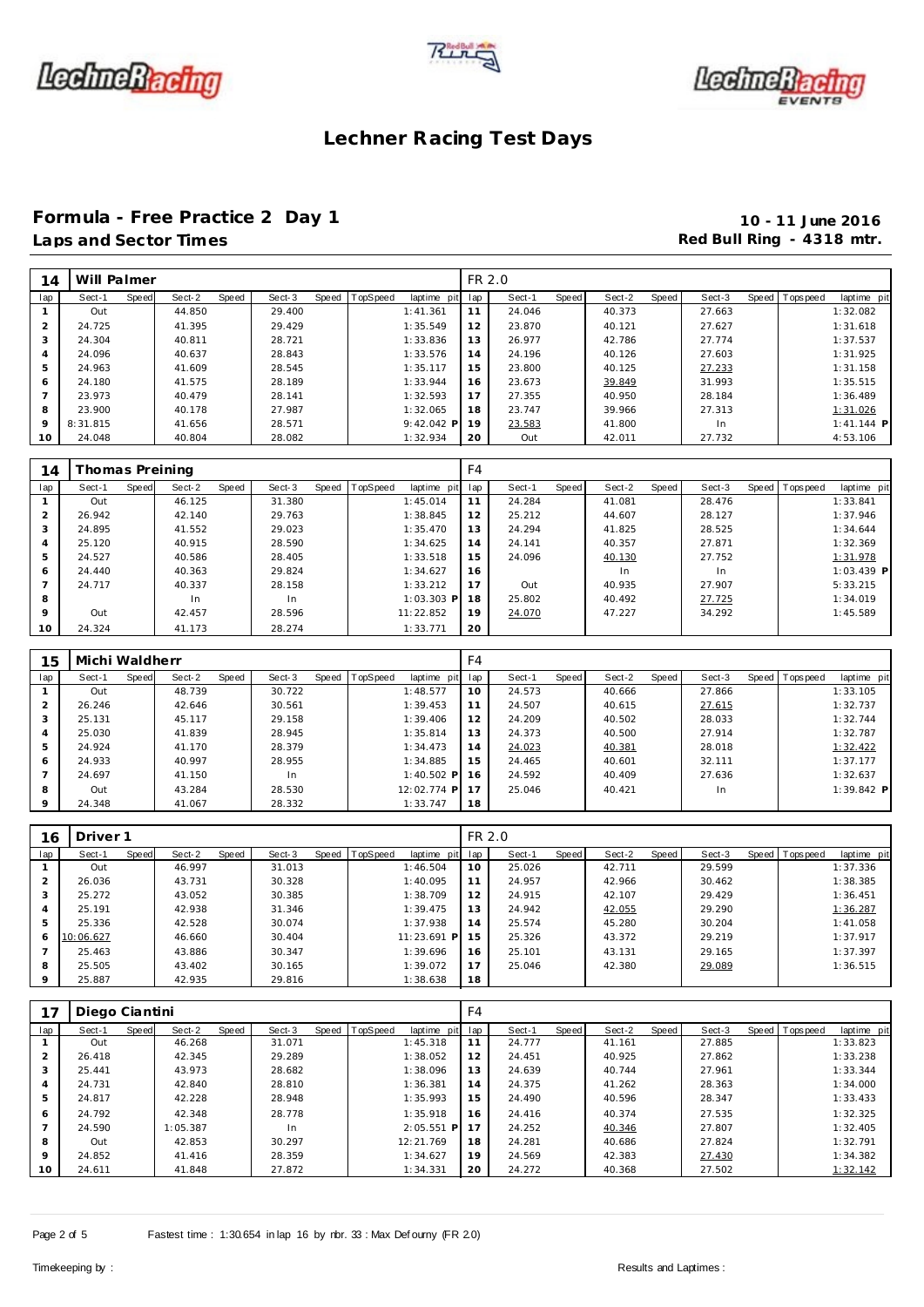





# Formula - Free Practice 2 Day 1<br>
Laps and Sector Times<br> **10 - 11 June 2016**<br>
Red Bull Ring - 4318 mtr.

## Red Bull Ring - 4318 mtr.

| 18             | Jan-Erik Meikup |       |          |       |        |       |          |              | F <sub>4</sub> |        |       |        |       |        |       |             |             |
|----------------|-----------------|-------|----------|-------|--------|-------|----------|--------------|----------------|--------|-------|--------|-------|--------|-------|-------------|-------------|
| lap            | Sect-1          | Speed | Sect-2   | Speed | Sect-3 | Speed | TopSpeed | laptime pit  | lap            | Sect-1 | Speed | Sect-2 | Speed | Sect-3 | Speed | T ops pee d | laptime pit |
|                | Out             |       | 46.767   |       | 31.655 |       |          | 1:47.353     | 11             | 24.665 |       | 40.686 |       | 28.383 |       |             | 1:33.734    |
| $\overline{2}$ | 25.963          |       | 43.305   |       | 30.682 |       |          | 1:39.950     | 12             | 24.489 |       | 46.842 |       | 29.574 |       |             | 1:40.905    |
| 3              | 26.097          |       | 44.031   |       | 29.760 |       |          | 1:39.888     | 13             | 24.943 |       | 41.171 |       | 28.452 |       |             | 1:34.566    |
| $\overline{A}$ | 24.771          |       | 42.810   |       | 29.376 |       |          | 1:36.957     | 14             | 24.619 |       | 41.402 |       | 28.304 |       |             | 1:34.325    |
| 5              | 24.823          |       | 1:19.277 |       | In.    |       |          | $2:28.797$ P | 15             | 24.553 |       | 40.934 |       | 28.448 |       |             | 1:33.935    |
| 6              | Out             |       | 43.621   |       | 29.898 |       |          | 5:03.922     | 16             | 24.525 |       | 40.691 |       | 28.395 |       |             | 1:33.611    |
|                | 8:20.994        |       | 43.133   |       | 29.473 |       |          | $9:33.600$ P | 17             | 24.604 |       | 41.254 |       | 30.324 |       |             | 1:36.182    |
| 8              | 24.974          |       | 43.283   |       | 29.643 |       |          | 1:37.900     | 18             | 24.924 |       | 40.676 |       | 28.255 |       |             | 1:33.855    |
| 9              | 24.972          |       | 41.653   |       | 28.830 |       |          | 1:35.455     | 19             | 24.360 |       | 40.635 |       | 27.977 |       |             | 1:32.972    |
| 10             | 24.805          |       | 41.301   |       | 28.440 |       |          | 1:34.546     | 20             |        |       |        |       |        |       |             |             |

| 19             | <b>Fabio Scherer</b> |       |        |       |        |       |          |             | F4  |        |       |        |       |        |       |                 |             |
|----------------|----------------------|-------|--------|-------|--------|-------|----------|-------------|-----|--------|-------|--------|-------|--------|-------|-----------------|-------------|
| lap            | Sect-1               | Speed | Sect-2 | Speed | Sect-3 | Speed | TopSpeed | laptime pit | lap | Sect-1 | Speed | Sect-2 | Speed | Sect-3 | Speed | <b>Topspeed</b> | laptime pit |
|                | Out                  |       | 46.236 |       | 31.844 |       |          | 1:46.005    | 11  | 24.571 |       | 41.742 |       | 28.054 |       |                 | 1:34.367    |
| 2              | 26.211               |       | 42.932 |       | 30.389 |       |          | 1:39.532    | 12  | 24.433 |       | 40.717 |       | 27.843 |       |                 | 1:32.993    |
| 3              | 25.114               |       | 41.863 |       | 29.482 |       |          | 1:36.459    | 13  | 24.514 |       | 40.657 |       | 28.607 |       |                 | 1:33.778    |
| $\overline{4}$ | 24.776               |       | 42.739 |       | 29.533 |       |          | 1:37.048    | 14  | 24.597 |       | 40.661 |       | 28.185 |       |                 | 1:33.443    |
| 5              | 24.706               |       | 41.063 |       | 28.503 |       |          | 1:34.272    | 15  | 24.466 |       | 40.878 |       | 29.504 |       |                 | 1:34.848    |
| 6              | 24.460               |       | 40.754 |       | 28.185 |       |          | 1:33.399    | 16  | 24.402 |       | 40.560 |       | 27.773 |       |                 | 1:32.735    |
|                | 24.471               |       | 41.299 |       | 28.433 |       |          | 1:34.203    | 17  | 24.456 |       | 41.026 |       | 27.847 |       |                 | 1:33.329    |
| 8              | 24.386               |       | 40.591 |       | 28.024 |       |          | 1:33.001    | 18  | 24.570 |       | 40.607 |       | 29.581 |       |                 | 1:34.758    |
| $\mathsf Q$    | 24.317               |       | 40.661 |       | 28.031 |       |          | 1:33.009    | 19  | 24.479 |       | 40.785 |       | 28.487 |       |                 | 1:33.751    |
| 10             | 12:14.905            |       | 42.210 |       | 28.697 |       |          | 13:25.812 P | 20  | 24.531 |       | 41.631 |       | 27.873 |       |                 | 1:34.035    |

| 21  | Richi Wagner |       |        |       |        |       |                 |             | F4      |          |       |        |       |        |                |              |
|-----|--------------|-------|--------|-------|--------|-------|-----------------|-------------|---------|----------|-------|--------|-------|--------|----------------|--------------|
| lap | Sect-1       | Speed | Sect-2 | Speed | Sect-3 | Speed | <b>TopSpeed</b> | laptime pit | lap     | Sect-1   | Speed | Sect-2 | Speed | Sect-3 | Speed Topspeed | laptime pit  |
|     | Out          |       | 52.414 |       | 32.985 |       |                 | 1:54.202    | $\circ$ | 9:13.870 |       | 44.073 |       | 30.276 |                | 10:28.219 P  |
| 2   | 26.036       |       | 43.989 |       | 33.614 |       |                 | 1:43.639    | 10      | 25.340   |       | 43.649 |       | 30.797 |                | 1:39.786     |
| 3   | 25.567       |       | 45.055 |       | 31.109 |       |                 | 1:41.731    | 11      | 26.006   |       | 42.461 |       | 30.817 |                | 1:39.284     |
| 4   | 25.356       |       | 43.616 |       | 30.353 |       |                 | 1:39.325    | 12      | 25.191   |       | 42.481 |       | 29.462 |                | 1:37.134     |
| 5   | 25.409       |       | 42.969 |       | 30.532 |       |                 | 1:38.910    | 13      | 25.011   |       | 42.188 |       | 29.166 |                | 1:36.365     |
| 6   | 25.194       |       | 42.931 |       | 30.166 |       |                 | 1:38.291    | 14      | 24.767   |       | 41.935 |       | 31.757 |                | 1:38.459     |
|     | 24.972       |       | 43.000 |       | 29.373 |       |                 | 1:37.345    | 15      | 24.867   |       | 42.055 |       | 29.113 |                | 1:36.035     |
| 8   | 27.006       |       | 42.311 |       | 29.234 |       |                 | 1:38.551    | 16      | 24.791   |       | 41.886 |       | In.    |                | $1:42.041$ P |

| 22  | Maxi Fischl |       |          |       |        |       |          |                 | F4      |        |       |        |       |        |                |              |
|-----|-------------|-------|----------|-------|--------|-------|----------|-----------------|---------|--------|-------|--------|-------|--------|----------------|--------------|
| lap | Sect-1      | Speed | Sect-2   | Speed | Sect-3 | Speed | TopSpeed | laptime pit lap |         | Sect-1 | Speed | Sect-2 | Speed | Sect-3 | Speed Topspeed | laptime pit  |
|     | Out         |       | 1:07.656 |       | 45.153 |       |          | 2:32.158        | 8       | 28.541 |       | 52.209 |       | 38.100 |                | 1:58.850     |
|     | 31.826      |       | 1:01.599 |       | 43.471 |       |          | 2:16.896        | $\circ$ | 27.842 |       | 52.400 |       | 38.393 |                | 1:58.635     |
|     | 29.964      |       | 59.529   |       | 41.695 |       |          | 2:11.188        | 10      | 28.165 |       | 52.042 |       | 37.812 |                | 1:58.019     |
|     | 30.915      |       | 56.014   |       | 39.768 |       |          | 2:06.697        | 11      | 27.827 |       | 50.280 |       | 36.538 |                | 1:54.645     |
|     | 10:19.188   |       | 59.066   |       | 44.046 |       |          | 12:02.300<br>D. | 12      | 26.580 |       | 50.321 |       | 36.427 |                | 1:53.328     |
| 6   | 29.573      |       | 56.671   |       | 40.789 |       |          | 2:07.033        | 13      | 29.124 |       | 52.945 |       | 37.190 |                | 1:59.259     |
|     | 29.429      |       | 55.300   |       | 40.082 |       |          | 2:04.811        | 14      | 28.813 |       | 53.807 |       | In     |                | $2:09.604$ P |

| 23             | Lukas Dunner |       |          |       |        |       |          |             | F4  |        |       |        |       |        |       |            |             |
|----------------|--------------|-------|----------|-------|--------|-------|----------|-------------|-----|--------|-------|--------|-------|--------|-------|------------|-------------|
| lap            | Sect-1       | Speed | Sect-2   | Speed | Sect-3 | Speed | TopSpeed | laptime pit | lap | Sect-1 | Speed | Sect-2 | Speed | Sect-3 | Speed | T ops peed | laptime pit |
|                | Out          |       | 56.744   |       | 38.614 |       |          | 2:06.598    | 10  | 26.781 |       | 49.149 |       | 30.762 |       |            | 1:46.692    |
| $\overline{2}$ | 27.245       |       | 48.328   |       | 36.858 |       |          | 1:52.431    | 11  | 28.317 |       | 44.411 |       | 30.567 |       |            | 1:43.295    |
| 3              | 26.441       |       | 46.508   |       | 34.764 |       |          | 1:47.713    | 12  | 28.473 |       | 44.017 |       | 30.981 |       |            | 1:43.471    |
| 4              | 26.020       |       | 46.210   |       | 31.823 |       |          | 1:44.053    | 13  | 25.561 |       | 43.479 |       | 30.497 |       |            | 1:39.537    |
| 5              | 25.972       |       | 45.654   |       | 32.469 |       |          | 1:44.095    | 14  | 25.456 |       | 44.207 |       | 30.377 |       |            | 1:40.040    |
| 6              | 25.890       |       | 46.819   |       | 36.870 |       |          | 1:49.579    | 15  | 25.364 |       | 43.222 |       | 30.100 |       |            | 1:38.686    |
|                | 25.988       |       | 47.650   |       | 33.069 |       |          | 1:46.707    | 16  | 25.276 |       | 43.071 |       | 33.165 |       |            | 1:41.512    |
| 8              | 26.926       |       | 44.607   |       | 31.375 |       |          | 1:42.908    | 17  | 25.261 |       | 44.324 |       | 33.266 |       |            | 1:42.851    |
| 9              | 13:34.988    |       | 1:07.781 |       | 39.408 |       |          | 15:22.177 P | 18  |        |       |        |       |        |       |            |             |

| Sect-1 | Speed | Sect-2 | <b>Speed</b>                 | Sect-3 | TopSpeed | laptime  |        | Sect-1  | Speed  | Sect-2 | Speed | Sect-3 | Speed | Г ops pee d | laptime pit |
|--------|-------|--------|------------------------------|--------|----------|----------|--------|---------|--------|--------|-------|--------|-------|-------------|-------------|
| Out    |       | 44.932 |                              | 29.907 |          | 1:42.828 | 10     | 24.135  |        | 40.487 |       | 28.079 |       |             | 1:32.701    |
| 25.179 |       | 41.941 |                              | 29.233 |          | 1:36.353 |        | 24.482  |        | 40.602 |       | 29.747 |       |             | 1:34.831    |
| 24.837 |       | 41.460 |                              | 28.704 |          | 1:35.001 | $\sim$ | 24.577  |        | 40.948 |       | 27.935 |       |             | 1:33.460    |
| 28     |       |        | <sup>-</sup> inlay Hutchison |        |          | Speed    |        | pit lap | FR 2.0 |        |       |        |       |             |             |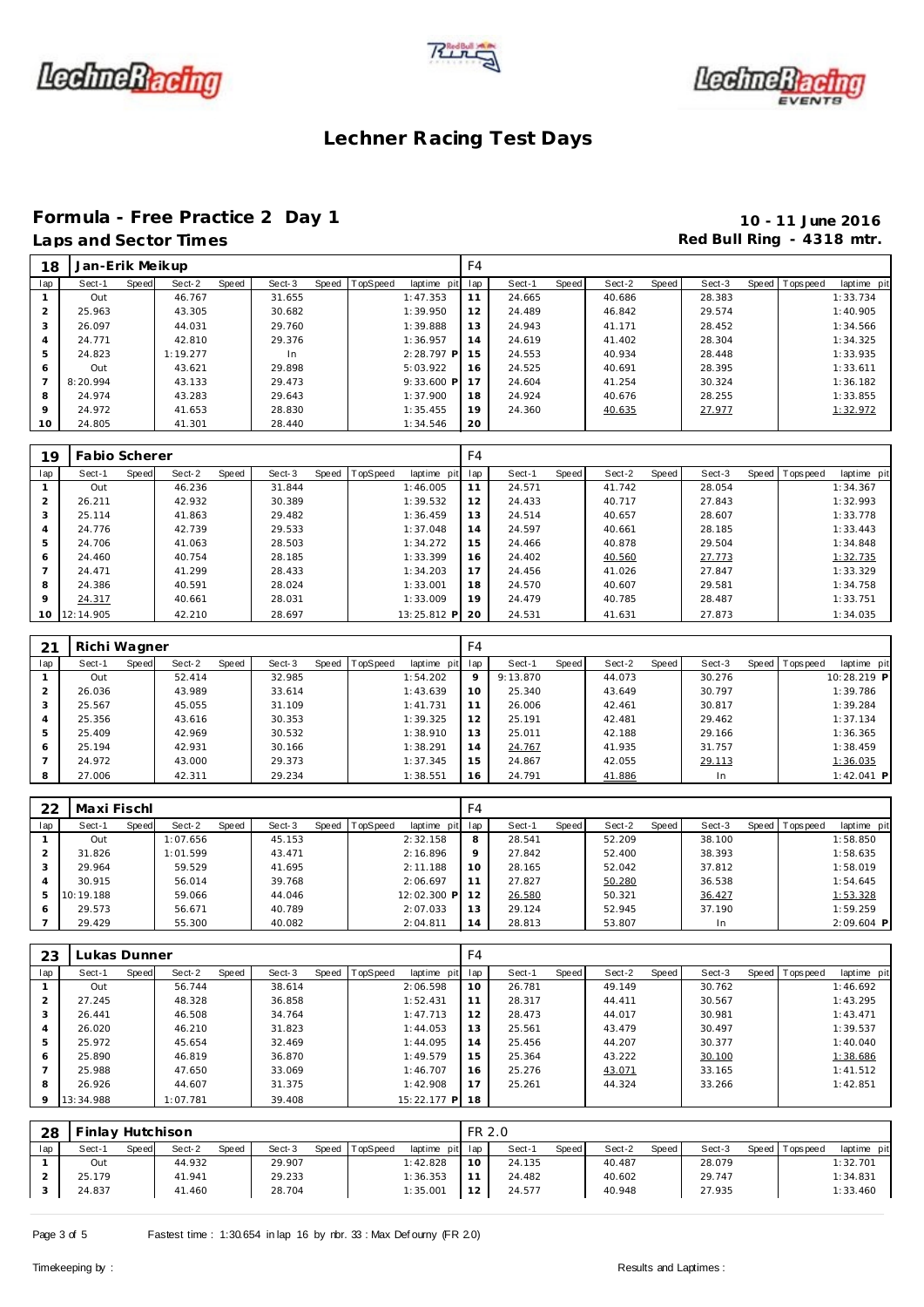





### **Formula - Free Practice 2 Day 1 10 - 11 June 2016**

24.222 40.982 28.217 1:33.421 **18**

## **Laps and Sector Times Red Bull Ring - 4318 mtr.**

**1:32.551 1:32.326** 1:32.044 **1:39.061 P**<br>**6:08.543** 

|  | Laps and Sector Times |        |        |           |        |        |        |        | $R$ $\alpha$ Dull $R$ $\alpha$ Dull $\alpha$ - 43 To The |
|--|-----------------------|--------|--------|-----------|--------|--------|--------|--------|----------------------------------------------------------|
|  | 24.625                | 41.137 | 28.151 | 1:33.913  | 1.3    | 23.996 | 40.863 | 27.692 | 1:32.551                                                 |
|  | 24.059                | 41.141 | 28.420 | 1:33.620  |        | 24.127 | 40.288 | 27.911 | 1:32.326                                                 |
|  | 24.492                | 41.356 | 28.704 | 1:34.552  | $15 -$ | 24.001 | 40.508 | 27.535 | 1:32.044                                                 |
|  | 9:08.818              | 43.848 | 29.295 | 10:21.961 | P 16   | 23.959 | 40.851 | In     | 1:39.061                                                 |
|  | 24.609                | 42.366 | 28.832 | 1:35.807  |        | Out    | 44.285 | 28.120 | 6:08.543                                                 |
|  |                       |        |        |           |        |        |        |        |                                                          |

| 29             | Mick Schumacher |       |        |       |        |       |          |              | F4  |        |       |        |       |        |                |             |  |
|----------------|-----------------|-------|--------|-------|--------|-------|----------|--------------|-----|--------|-------|--------|-------|--------|----------------|-------------|--|
| lap            | Sect-1          | Speed | Sect-2 | Speed | Sect-3 | Speed | TopSpeed | laptime pit  | lap | Sect-1 | Speed | Sect-2 | Speed | Sect-3 | Speed Topspeed | laptime pit |  |
|                | Out             |       | 48.553 |       | 31.198 |       |          | 1:49.525     | 10  | 24.242 |       | 40.953 |       | 27.667 |                | 1:32.862    |  |
| $\overline{2}$ | 25.597          |       | 44.683 |       | 29.631 |       |          | 1:39.911     | 11  | 24.497 |       | 41.867 |       | In     |                | 1:38.153 P  |  |
| 3              | 25.022          |       | 41.852 |       | 29.413 |       |          | 1:36.287     | 12  | Out    |       | 44.757 |       | 30.543 |                | 6:05.071    |  |
| 4              | 25.255          |       | 46.475 |       | 29.574 |       |          | 1:41.304     | 13  | 24.565 |       | 41.322 |       | 28.016 |                | 1:33.903    |  |
| 5              | 24.844          |       | 41.773 |       | 28.520 |       |          | 1:35.137     | 14  | 24.283 |       | 41.348 |       | 27.997 |                | 1:33.628    |  |
| 6              | 27.928          |       | 57.405 |       | In     |       |          | $2:04.753$ P | 15  | 24.244 |       | 40.579 |       | 27.654 |                | 1:32.477    |  |
|                | Out             |       | 42.763 |       | 28.384 |       |          | 12:13.088    | 16  | 24.105 |       | 40.319 |       | 27.837 |                | 1:32.261    |  |
| 8              | 24.334          |       | 41.088 |       | 28.034 |       |          | 1:33.456     | 17  | 24.022 |       | 40.663 |       | 30.452 |                | 1:35.137    |  |
| 9              | 24.326          |       | 42.563 |       | 28.143 |       |          | 1:35.032     | 18  |        |       |        |       |        |                |             |  |

| 33      | Max Defourny |       |        |       |        |                |             | FR 2.0 |        |       |        |       |        |                |              |
|---------|--------------|-------|--------|-------|--------|----------------|-------------|--------|--------|-------|--------|-------|--------|----------------|--------------|
| lap     | Sect-1       | Speed | Sect-2 | Speed | Sect-3 | Speed TopSpeed | laptime pit | lap    | Sect-1 | Speed | Sect-2 | Speed | Sect-3 | Speed Topspeed | laptime pit  |
|         | Out          |       | 44.146 |       | 33.297 |                | 1:42.509    | 12     | 23.807 |       | 41.116 |       | 27.653 |                | 1:32.576     |
|         | 27.283       |       | 43.867 |       | 29.193 |                | 1:40.343    | 13     | 23.886 |       | 40.660 |       | 27.406 |                | 1:31.952     |
|         | 24.669       |       | 41.596 |       | 29.001 |                | 1:35.266    | 14     | 23.756 |       | 39.972 |       | 27.973 |                | 1:31.701     |
| 4       | 24.479       |       | 40.860 |       | 27.913 |                | 1:33.252    | 15     | 23.773 |       | 39.784 |       | 27.278 |                | 1:30.835     |
|         | 23.989       |       | 40.751 |       | 27.844 |                | 1:32.584    | 16     | 23.665 |       | 39.867 |       | 27.122 |                | 1:30.654     |
| 6       | 23.816       |       | 40.439 |       | 28.219 |                | 1:32.474    | 17     | 23.606 |       | 40.523 |       | In     |                | $1:36.544$ P |
|         | 24.393       |       | 40.829 |       | 28.898 |                | 1:34.120    | 18     | Out    |       | 40.057 |       | 27.329 |                | 4:18.707     |
| 8       | 23.944       |       | 40.098 |       | 28.261 |                | 1:32.303    | 19     | 23.730 |       | 40.030 |       | 28.993 |                | 1:32.753     |
| $\circ$ | 23.672       |       | 40.194 |       | 28.345 |                | 1:32.211    | 20     | 23.738 |       | 39.804 |       | 27.203 |                | 1:30.745     |
| 10      | 7:10.099     |       | 41.014 |       | 28.108 |                | 8:19.221 P  | 21     | 23.928 |       | 39.789 |       | 28.895 |                | 1:32.612     |
| 11      | 24.078       |       | 40.305 |       | 27.542 |                | 1:31.925    | 22     |        |       |        |       |        |                |              |

| 44  | Juri Vips |       |        |       |        |                |                 | F4      |        |       |        |       |        |         |                   |              |  |
|-----|-----------|-------|--------|-------|--------|----------------|-----------------|---------|--------|-------|--------|-------|--------|---------|-------------------|--------------|--|
| lap | Sect-1    | Speed | Sect-2 | Speed | Sect-3 | Speed TopSpeed | laptime pit lap |         | Sect-1 | Speed | Sect-2 | Speed | Sect-3 | Speed I | <b>T</b> ops peed | laptime pit  |  |
|     | Out       |       | 54.194 |       | 32.328 |                | 1:59.162        | 8       | 24.135 |       | 40.981 |       | 28.496 |         |                   | 1:33.612     |  |
|     | 26.888    |       | 47.260 |       | 29.641 |                | 1:43.789        | $\circ$ | 24.354 |       | 40.655 |       | 27.793 |         |                   | 1:32.802     |  |
| 3   | 25.498    |       | 43.126 |       | 29.093 |                | 1:37.717        | 10      | 24.250 |       | 42.093 |       | 31.291 |         |                   | 1:37.634     |  |
| 4   | 28.224    |       | 47.059 |       | 29.389 |                | 1:44.672        | 11      | 24.102 |       | 41.058 |       | In     |         |                   | $1:40.548$ P |  |
| .5  | 24.900    |       | 41.802 |       | 29.680 |                | 1:36.382        | 12      | Out    |       | 44.792 |       | 29.179 |         |                   | 8:25.791     |  |
| 6   | 8:50.721  |       | 42.733 |       | 28.435 |                | 10:01.889 P     | 13      | 24.945 |       | 41.852 |       | 28.227 |         |                   | 1:35.024     |  |
|     | 24.528    |       | 40.927 |       | 28.323 |                | 1:33.778        | 14      | 24.396 |       | 40.838 |       | 27.968 |         |                   | 1:33.202     |  |

| 49              | <b>XXX</b> |       |        |       |        |                |             |     |        |       |        |       |        |                |             |
|-----------------|------------|-------|--------|-------|--------|----------------|-------------|-----|--------|-------|--------|-------|--------|----------------|-------------|
| lap             | Sect-1     | Speed | Sect-2 | Speed | Sect-3 | Speed TopSpeed | laptime pit | lap | Sect-1 | Speed | Sect-2 | Speed | Sect-3 | Speed Topspeed | laptime pit |
|                 | Out        |       | 46.950 |       | 32.572 |                | 1:49.836    | 11  | 24.653 |       | 41.689 |       | 28.911 |                | 1:35.253    |
| $\overline{2}$  | 26.293     |       | 44.591 |       | 30.537 |                | 1:41.421    | 12  | 24.571 |       | 41.315 |       | 31.314 |                | 1:37.200    |
| 3               | 26.787     |       | 43.359 |       | 30.408 |                | 1:40.554    | 13  | 24.796 |       | 41.510 |       | 28.428 |                | 1:34.734    |
| 4               | 25.178     |       | 43.931 |       | 29.445 |                | 1:38.554    | 14  | 24.356 |       | 43.098 |       | 28.590 |                | 1:36.044    |
| 5               | 24.984     |       | 42.286 |       | 50.591 |                | 1:57.861    | 15  | 24.321 |       | 40.900 |       | 28.344 |                | 1:33.565    |
| 6               | 25.585     |       | 42.671 |       | 30.566 |                | 1:38.822    | 16  | 24.676 |       | 44.137 |       | 28.431 |                | 1:37.244    |
|                 | 28.429     |       | 42.915 |       | 30.286 |                | 1:41.630    | 17  | 24.420 |       | 41.130 |       | 28.107 |                | 1:33.657    |
| 8               | 8:49.647   |       | 43.499 |       | 29.704 |                | 10:02.850 P | 18  | 24.748 |       | 41.194 |       | 27.976 |                | 1:33.918    |
| 9               | 24.813     |       | 48.280 |       | 29.600 |                | 1:42.693    | 19  | 24.356 |       | 41.937 |       | 28.128 |                | 1:34.421    |
| 10 <sup>°</sup> | 24.571     |       | 43.451 |       | 29.191 |                | 1:37.213    | 20  | 24.437 |       | 42.201 |       | 28.813 |                | 1:35.451    |

| 66  | Simo Laaksonen |       |        |       |        |                |             | F4  |        |       |        |       |        |                 |             |
|-----|----------------|-------|--------|-------|--------|----------------|-------------|-----|--------|-------|--------|-------|--------|-----------------|-------------|
| lap | Sect-1         | Speed | Sect-2 | Speed | Sect-3 | Speed TopSpeed | laptime pit | lap | Sect-1 | Speed | Sect-2 | Speed | Sect-3 | Speed Tops peed | laptime pit |
|     | Out            |       | 46.471 |       | 30.583 |                | 1:45.988    | 10  | 24.460 |       | 40.878 |       | 27.767 |                 | 1:33.105    |
|     | 26.185         |       | 42.708 |       | 30.482 |                | 1:39.375    | 11  | 24.256 |       | 40.595 |       | 28.634 |                 | 1:33.485    |
| 3   | 25.105         |       | 42.037 |       | 28.584 |                | 1:35.726    | 12  | 24.268 |       | 40.877 |       | 27.711 |                 | 1:32.856    |
| 4   | 25.250         |       | 41.525 |       | 28.203 |                | 1:34.978    | 13  | 24.035 |       | 40.952 |       | 27.836 |                 | 1:32.823    |
| 5   | 24.796         |       | 40.773 |       | 28.270 |                | 1:33.839    | 14  | 24.207 |       | 40.443 |       | 28.433 |                 | 1:33.083    |
| 6   | 24.597         |       | 40.738 |       | 27.891 |                | 1:33.226    | 15  | 24.175 |       | 40.357 |       | 28.058 |                 | 1:32.590    |
|     | 24.433         |       | 40.646 |       | 27.711 |                | 1:32.790    | 16  | 24.254 |       | 40.417 |       | 28.267 |                 | 1:32.938    |